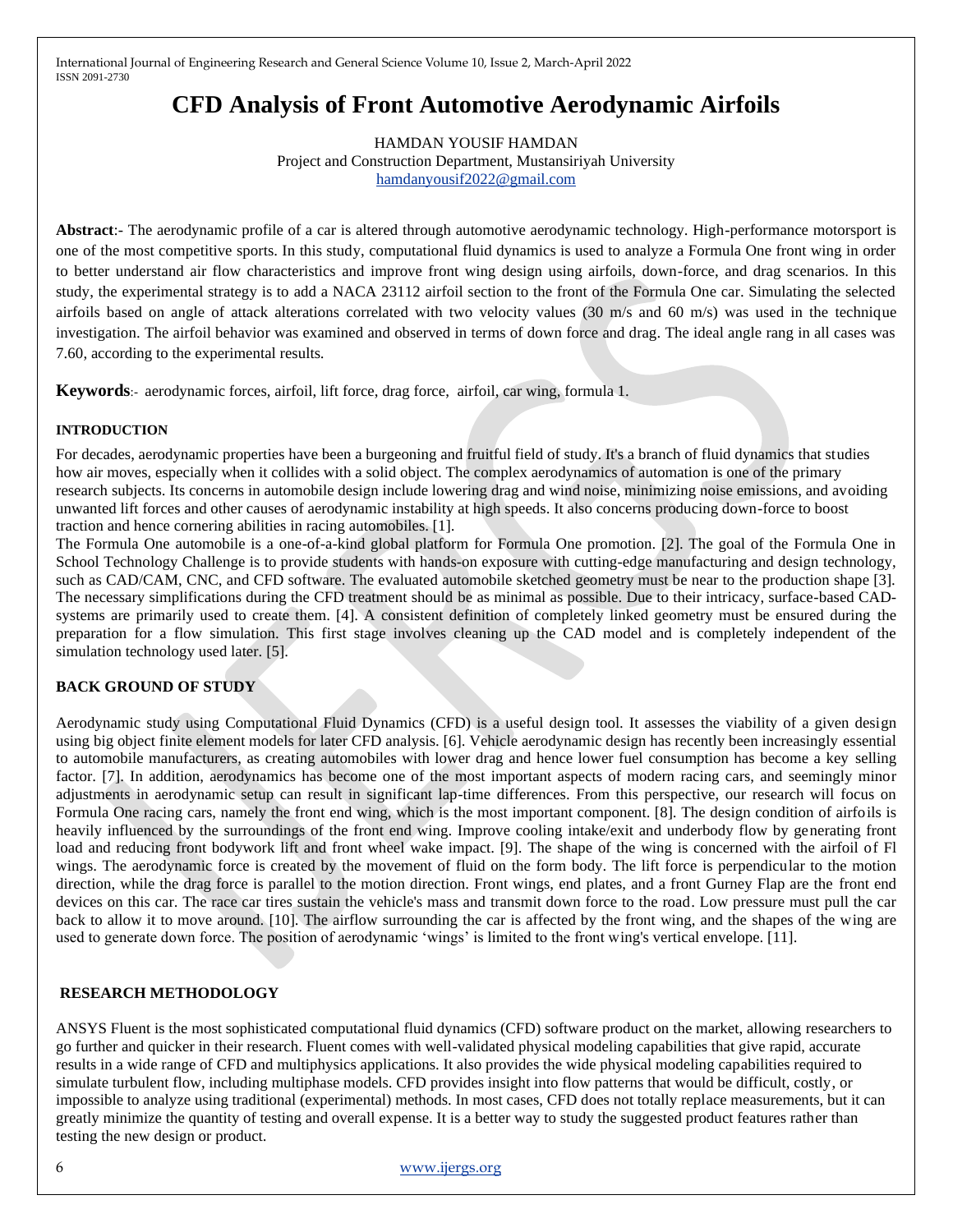Table 1: CFD Analysis Process

|                | <b>Steps</b>                | <b>Process</b>                  |
|----------------|-----------------------------|---------------------------------|
| $\mathbf{1}$   | Problem Statement           | <b>Information About Flow</b>   |
| 2              | Mathematical Model          | Generate 3d Model               |
| 3              | Mesh Generation             | Nodes/Cells, Time, Instants     |
| $\overline{4}$ | <b>Space Discretization</b> | Coupled System                  |
| 5              | Time Discretization         | Algebraic System Ax=B           |
| 6              | Iterative Solver            | <b>Discrete Function Values</b> |
| 7              | <b>CFD</b> Software         | Implementation, Debugging       |
| 8              | Simulation Run              | Parameters, Stopping Criteria   |
| 9              | Post Processing             | Visualization, Analysis Of Data |
| 10             | Saving Case And Data        | Save All Obtained Data          |

# **RESULTS AND DISCUSSION**

The most crucial issue in formula one car design is aerodynamics. It is primarily concerned with producing the least amount of drag force in order to avoid slowing the automobile down, as well as creating the most amount of down force in order to improve cornering forces. This study presents several simulation tests of two types of wings using different angle of attacks in order to understand the behavior of these two forces based on distinct airfoil design. The tests are meant to use a variety of air velocity values to simulate realworld formula one speed situations.



Figure 1: velocity profile of NACA 23112 with different angle of attack

The experiments using NACA 23112 were done using NSYS CFD Fluent software at 60 m/s and 30 m/s speeds. For the airfoil velocity and pressure, the Reynolds- Nayier-Stokes equations were solved using ANSYS CFD software. The flow behavior of the turbulence model was determined using numerical simulation and is presented in the sections below. The velocity and pressure contours for each run were calculated using simulation. When the flow velocity is set to 30 m/s, the first situation occurs. The velocity

7 [www.ijergs.org](http://www.ijergs.org/)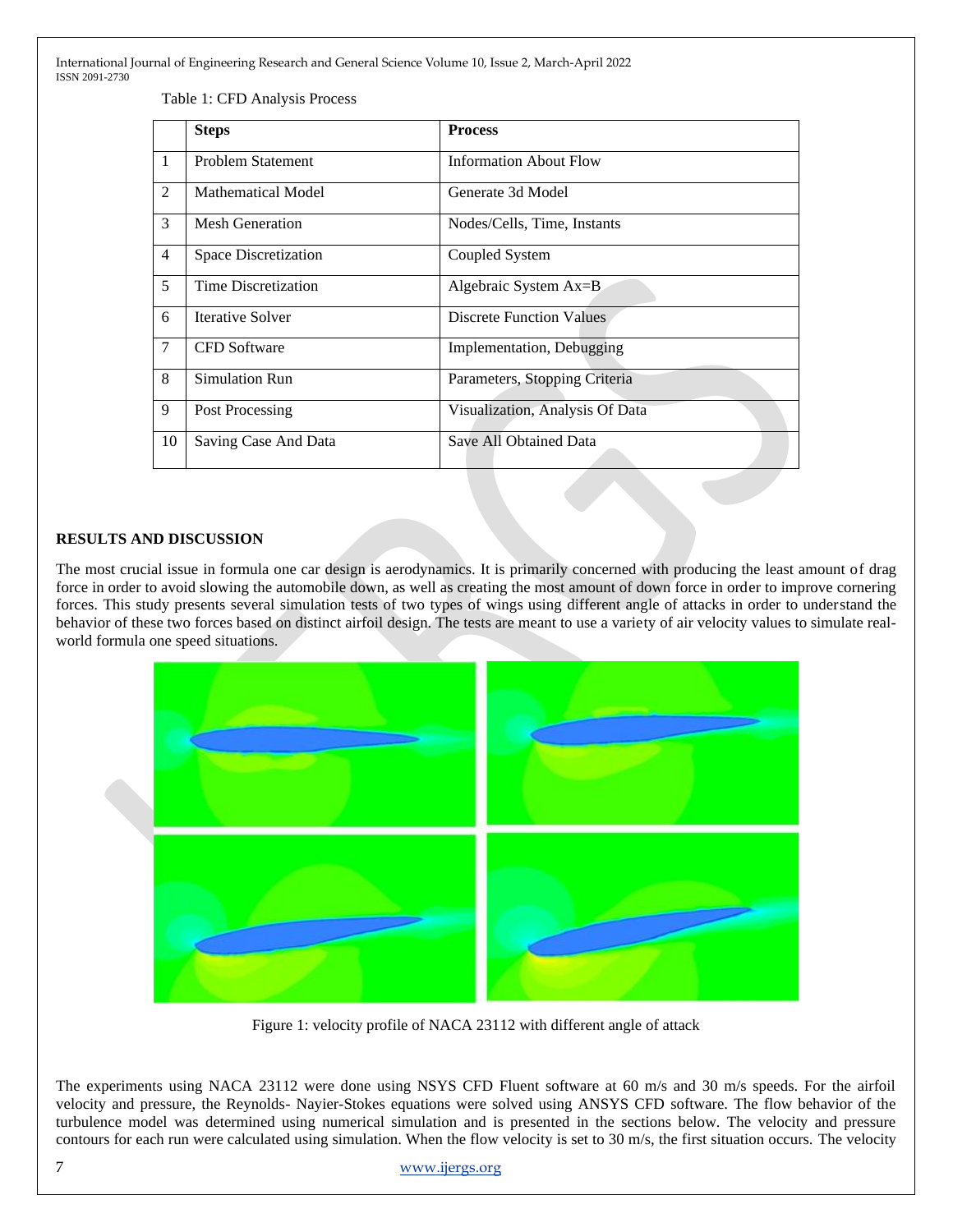distribution over the wing is depicted in Figure 1. The figure depicts the variance of velocity flow in this velocity value. The tip of the wing has a lower velocity than the upper and lower surfaces. The flow velocity at the top and bottom of the wing is greater than the airfoil's boundary condition, particularly at the bottom of the wing, where the flow is greatest in this example, as shown in red. The pressure distribution in Figure 2 confirms this phenomenon. The pressure contour is shown in blue, indicating the lowest pressure region. The wing front surface is the principal portion exposed to the lowest pressure. This is because of the airfoil form of this surface. The shape of the airfoil is important because it regulates air movement, which modifies the surface pressure. The parameter that causes the force effect on the wing is pressure.



Figure 2: pressure profile NACA 23112 with different angle of attack

In this situation, the inflow forces below the wing and the outflow forces above the wing both alter in a positive way. These modifications aid in the normalization of down force distribution across the entire wing surface. This occurrence is the first step toward boosting down force and lowering drag.



Figure 3: correlation between the angle of attack and the lift force of NACA 23112

The second set of tests and findings show the same pattern in terms of air flow and pressure effect. Different amounts of lift force, as well as lift and drag coefficients, are produced by variances in numerical properties depending on different angles of attack. The aerodynamic impact due to lift force created by air speed of the NACA 23112 wing section is included in the CFD findings of this

#### 8 [www.ijergs.org](http://www.ijergs.org/)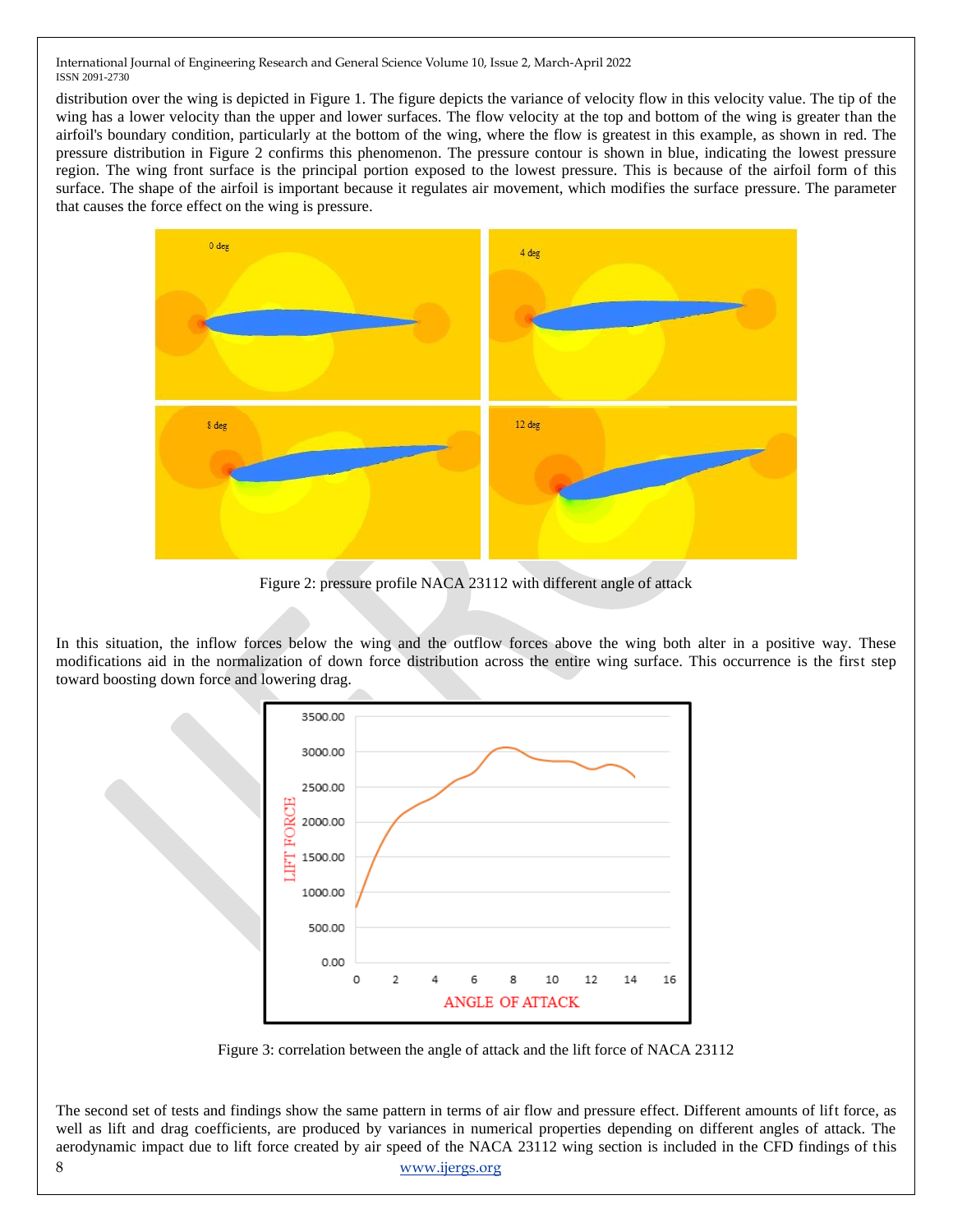model. This scenario was used with a variety of attack angles. The lift force increases as the angle of attack increases, according to the findings. Figure 3 shows the relationship between the lift force and the angle of attack. The data show that the lift force increases as the wing angle of attack increases until it reaches 7.60, at which point it decreases. The lift force increases as the angle of attack increases, according to the findings. The lift coefficient values increase at 7.60 and thereafter decline, according to the data. Based on the same phenomenon, the growth in lift coefficient values decreases beyond the 7.60 angle, even though the air velocity increases. Drag is caused by variations in velocities between the wing object and the air. The difference is due to the drag of the NACA 23112 wing section, which causes the angle of attack to alter. The data also show that the drag coefficient rises as the air speed rises.



Figure 4: the correlation between the angle of attack and the drag of NACA 23112 wing section

The stall angle of attack is the crucial angle at which the highest lift coefficient is produced. In the case of the NACA 23112 stall angle, it is obvious that the angle 7.60 is the stall. Its purpose is usually to raise the maximum lift coefficient. To increase the critical angle of attack (stall angle) at the wing tips, an aircraft designer may lessen the camber of the outboard section of the wings. When the wing approaches the stall angle, the wing root stalls before the tip, preventing the airplane from spinning and preserving aileron efficacy near to the stall.

# **CONCLUSIONS**

The study finds that the results of different parameters, adding knowledge regarding the control of the airfoil streamline, which allows dominating the flow stream and pressure to help the forces for the Front tires. The study finds that the wing design is concerned with the task's goal. To reduce drag, the top speed goal necessitates lowering the angle of attack. In order to avoid slipping, the angle of attack must be raised to maximize down force, which increases friction between the front ties and the ground. The performance results of NACA 23112's CFD findings revealed a crucial deduction, as shown below:

a) CFD findings showed an increase in the generated down force from the air effect on the wing in the 30 m/s scenario.

b) In the 60 m/s velocity scenario, CFD findings revealed an increase in the generated down force due to the air effect on the wing. In this test speed, the observation provides an essential viewpoint; it shows a drop in value over the 90 angle. These findings suggest that at all angles and velocity instances, the down force magnitude does not behave symmetrically. The amount of the down force fluctuation provides the best wing angle range values. In genuine formula one design, this information allows the wing designer to build and select the ideal wing angle based on the required down force.

# ACKNOWLEDGMENT

The author wants to acknowledge Project and Construction Department, Mustansiriyah University to support this work.